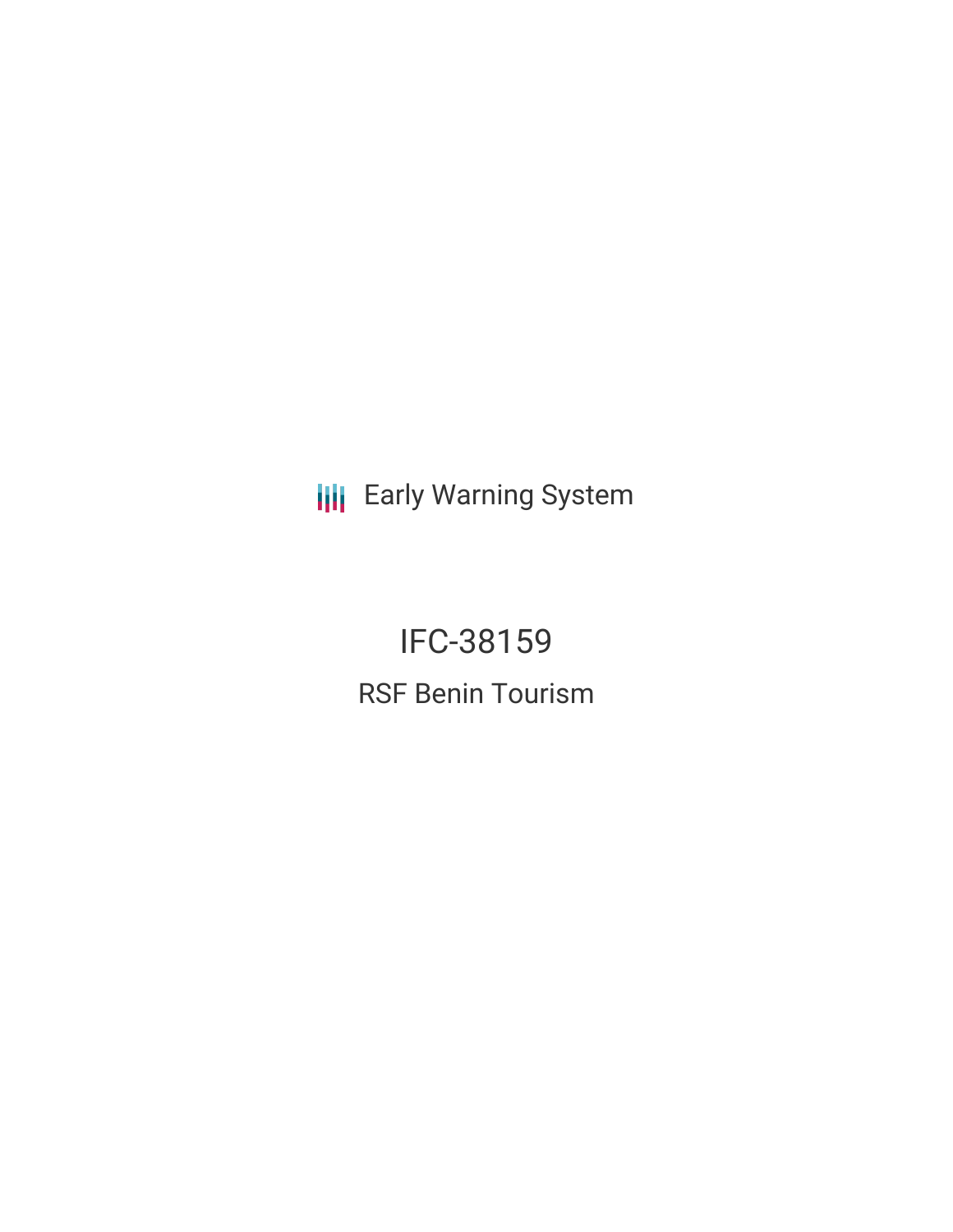# **Quick Facts**

| <b>Countries</b>               | <b>Benin</b>                            |
|--------------------------------|-----------------------------------------|
| <b>Financial Institutions</b>  | International Finance Corporation (IFC) |
| <b>Status</b>                  | Active                                  |
| <b>Bank Risk Rating</b>        | U                                       |
| <b>Voting Date</b>             | 2017-01-31                              |
| <b>Borrower</b>                | <b>RSF Benin Tourism</b>                |
| <b>Sectors</b>                 | Finance                                 |
| <b>Investment Type(s)</b>      | Loan                                    |
| <b>Investment Amount (USD)</b> | \$20.00 million                         |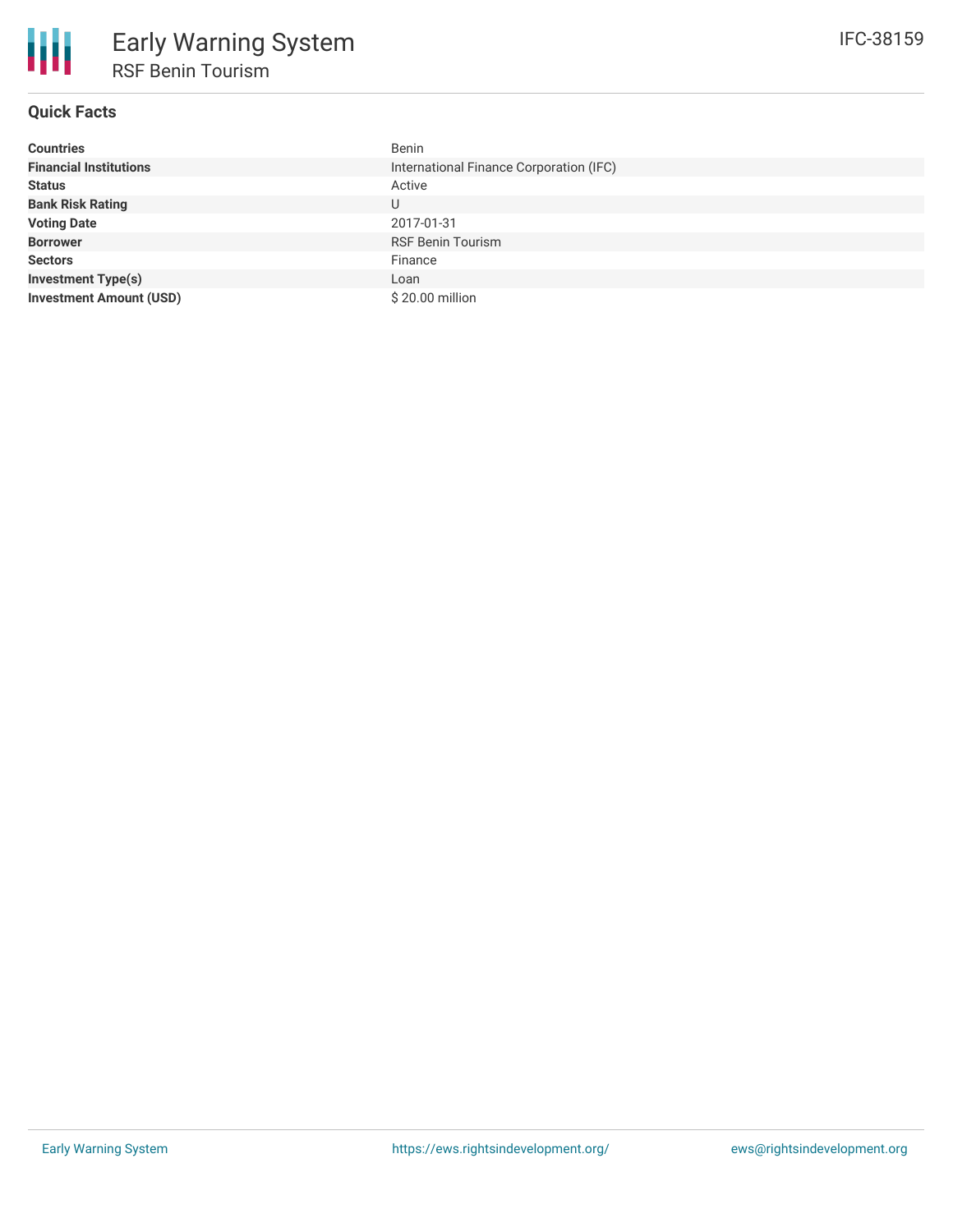

## **Project Description**

The proposed project is a risk sharing facility (RSF or "the Facility") with potentially two participating banks, namely Bank of Africa Benin SA ("BoA Benin") and Ecobank Benin SA ("the Banks"). Under the RSF, the Banks will build, over an agreed period of time, a portfolio of eligible SME loans for a total amount of up to US\$40 million. Up to a third of the maximum size of the target SME loan portfolio will be expected to relate to the tourism sector with a focus on SMEs along the value chains of hotels. IFC will cover up to 50% of losses on each participating bank's eligible SME portfolio. IFC's maximum exposure will be up to US\$20 million.

The proposed project will have a capacity building component, whereby eligible SMEs will be trained on various subjects including the development of business plans, basic accounting & cash management, operational efficiency, with the view to equip them to have a more successful relationship with banks.The participating banks will also be supported through advisory activities that will seek to strengthen the banks' ability to sustainably service the SME segment. The advisory services component of the project will be implemented jointly by IFC and the World Bank.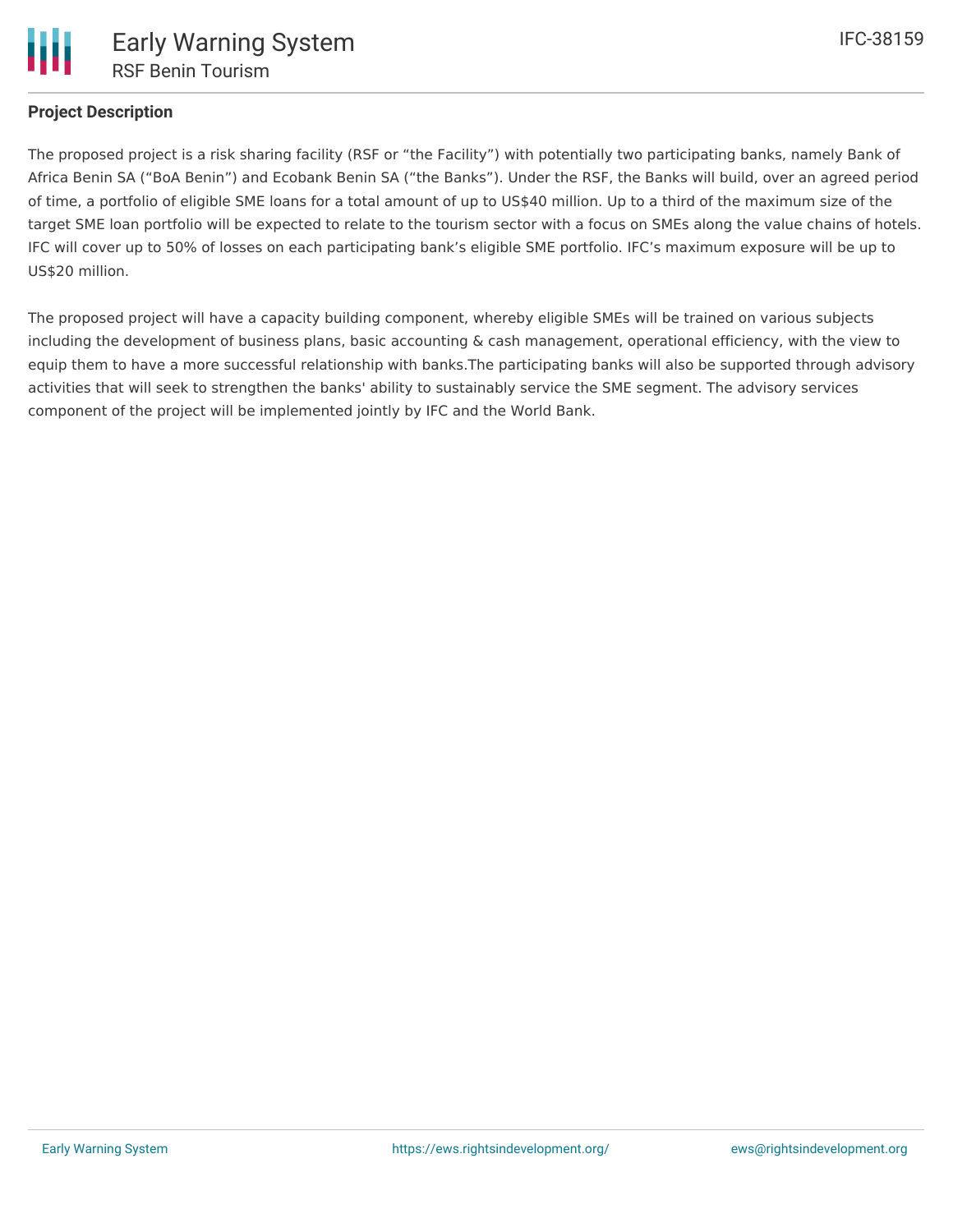### **Investment Description**

• International Finance Corporation (IFC)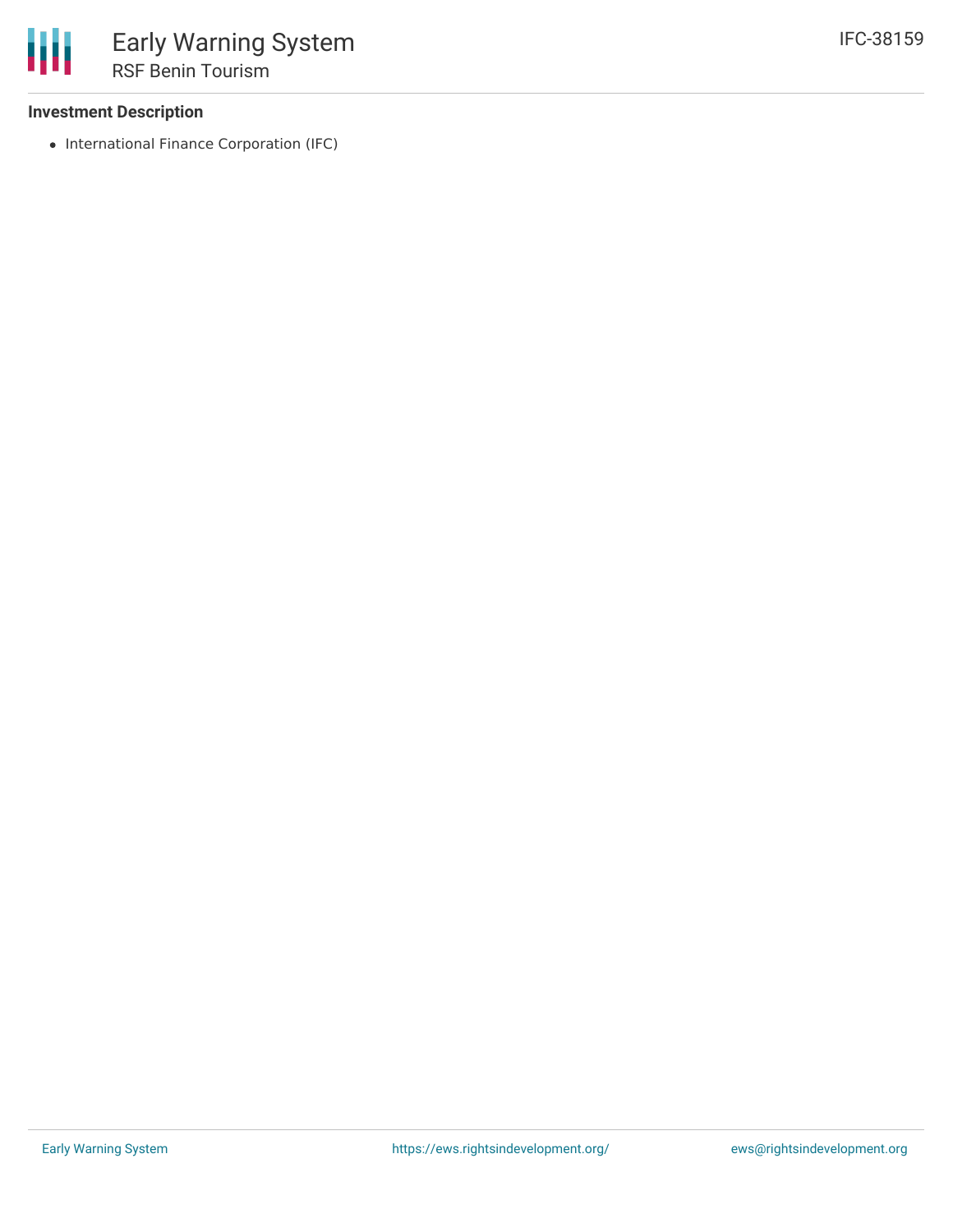### **Contact Information**

ACCOUNTABILITY MECHANISM OF IFC

The Compliance Advisor Ombudsman (CAO) is the independent complaint mechanism and fact-finding body for people who believe they are likely to be, or have been, adversely affected by an IFC or MIGA- financed project. If you submit a complaint to the CAO, they may assist you in resolving a dispute with the company and/or investigate to assess whether the IFC is following its own policies and procedures for preventing harm to people or the environment. If you want to submit a complaint electronically, you can email the CAO at CAO@worldbankgroup.org. You can learn more about the CAO and how to file a complaint at http://www.cao-ombudsman.org/